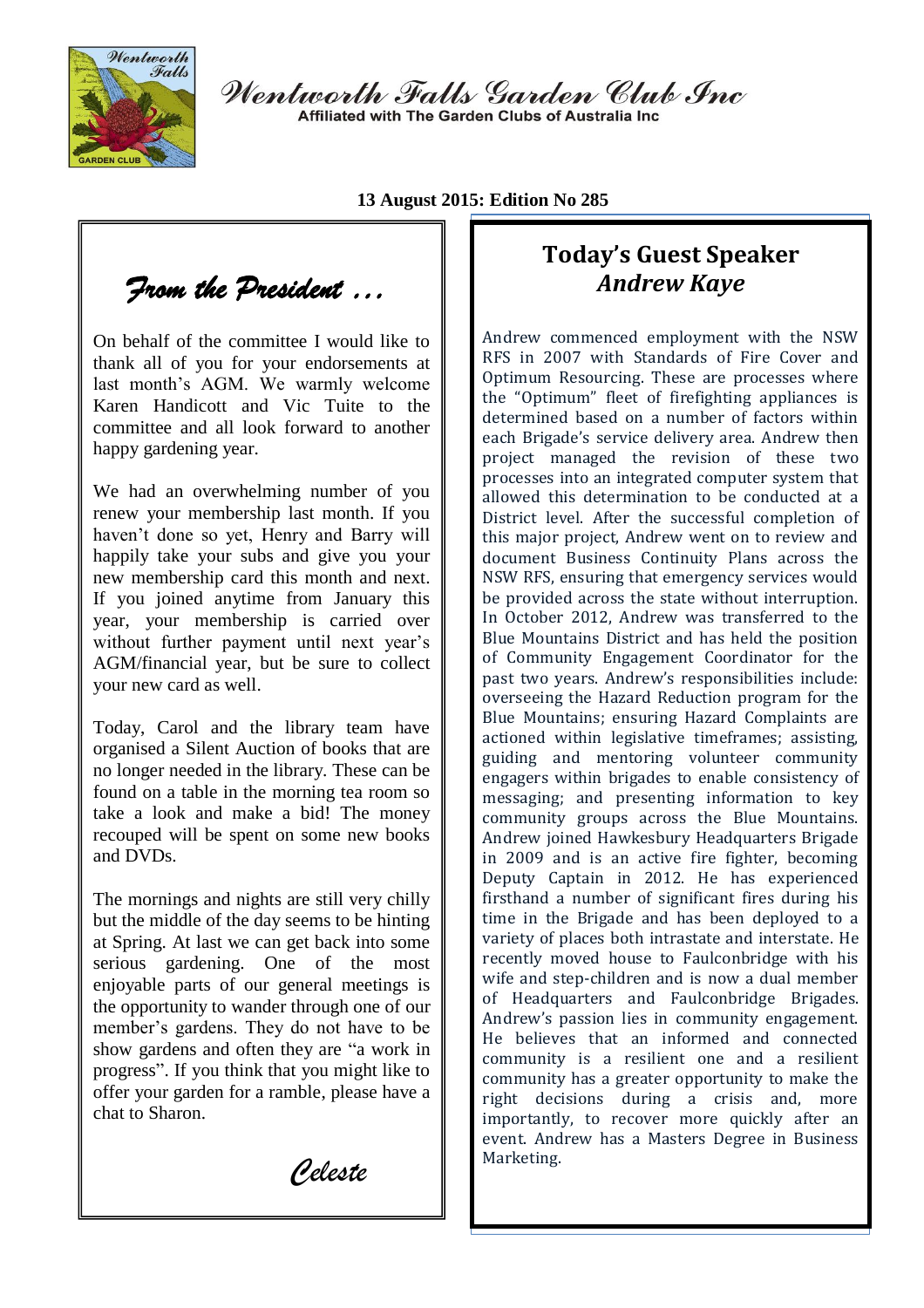

# *Janine's Tulips*

I get much joy having my tulips flower earlier than usual, in July and August. This gives me added pleasure as there are not a lot of other bulbs flowering at this time, and the colder weather seems to prolong the flowering period of individual flowers – up to a period of six weeks per bloom. It also means they are not competing with most of the daffodils, and other delights, later in the season. It's like having your cake, and eating it too!

I started preparing my tulips this way some years ago, to mimic the conditions of their much admired flowering conditions in Northern European countries. This required ignoring the traditional Spring flowering times, but it works for me. Our mid- to late winter roughly approximates to Northern European mid- to late Spring temperatures. The day lengths here, in our Winter, are shorter, but the intensity of the sunlight is stronger, and I try to replicate the conditions they would endure there. I put the bulbs (older, or newly purchased) in the fridge, in paper bags, in late February until late April. This simulates the winter chill they would experience in Europe. We have two fridges, and I don't put the bulbs in the household fridge, as the gases produced by ripe fruit and vegetables can damage the flower in it's formative state. I have found though, that the wine and beer in the other fridge causes no detriment to the embryonic tulips. It does, however, require a co-operative partner to give up shelf space to the bulbs – sometimes problematic!

At the end of April, I remove the bulbs and either put them into pots, or baskets to put into the ground. I usually put the new bulbs into pots and enjoy a colour co-ordinated display, and put the older bulbs into the ground. The bulbs that go into the ground are planted at about double the depth of the size of the bulbs. This year, I didn't buy new bulbs, as space really is a problem in the garden for me. All my older bulbs went into large pots to give mixed cheerful displays. They are densely planted, and I'll just have to wait and see what colour combos I've got! I have read that tulip bulbs shouldn't touch each other when planted, but as I don't really like this information, I choose to ignore it. My massed planted pots have been giving me pleasure for many years, both with new and older bulbs, so I'll just continue on blissfully ignoring that bit of advice.

The potting mix is a mixture of a coir expanding potting block, reconstituted, blended approximately with one-third home-made compost, a handful of dolomite and a handful of multi-grow, or similar fertiliser. The bulbs that go into the ground go into bulb baskets in order to make digging them up easier at the end of the season, and are covered by the same mix as the pots have as a potting medium. Ordinary potting mixes, or soil, can often keep the bulbs too wet.

The bulbs are watered sparingly, and appear after 3-4 weeks. Flowering commences mid-July onwards, depending whether they are early/mid/late flowering varieties.

After flowering, I feed the bulbs well with liquid fertilizer, and tomato food – it has all the right things to feed the bulbs. After the foliage has yellowed off, and is easily removed with a gentle tug, I take the bulbs out of the pots/baskets in the ground, and dry the bulbs off – but not in direct sunlight! When they are dry (maybe two weeks?), I pack them in old orange bags, label them with the variety and year, and put several orange bags into large string bags. I hang these from the roof in the garage to keep them dry, and away from possums, rats and other people claiming shed space.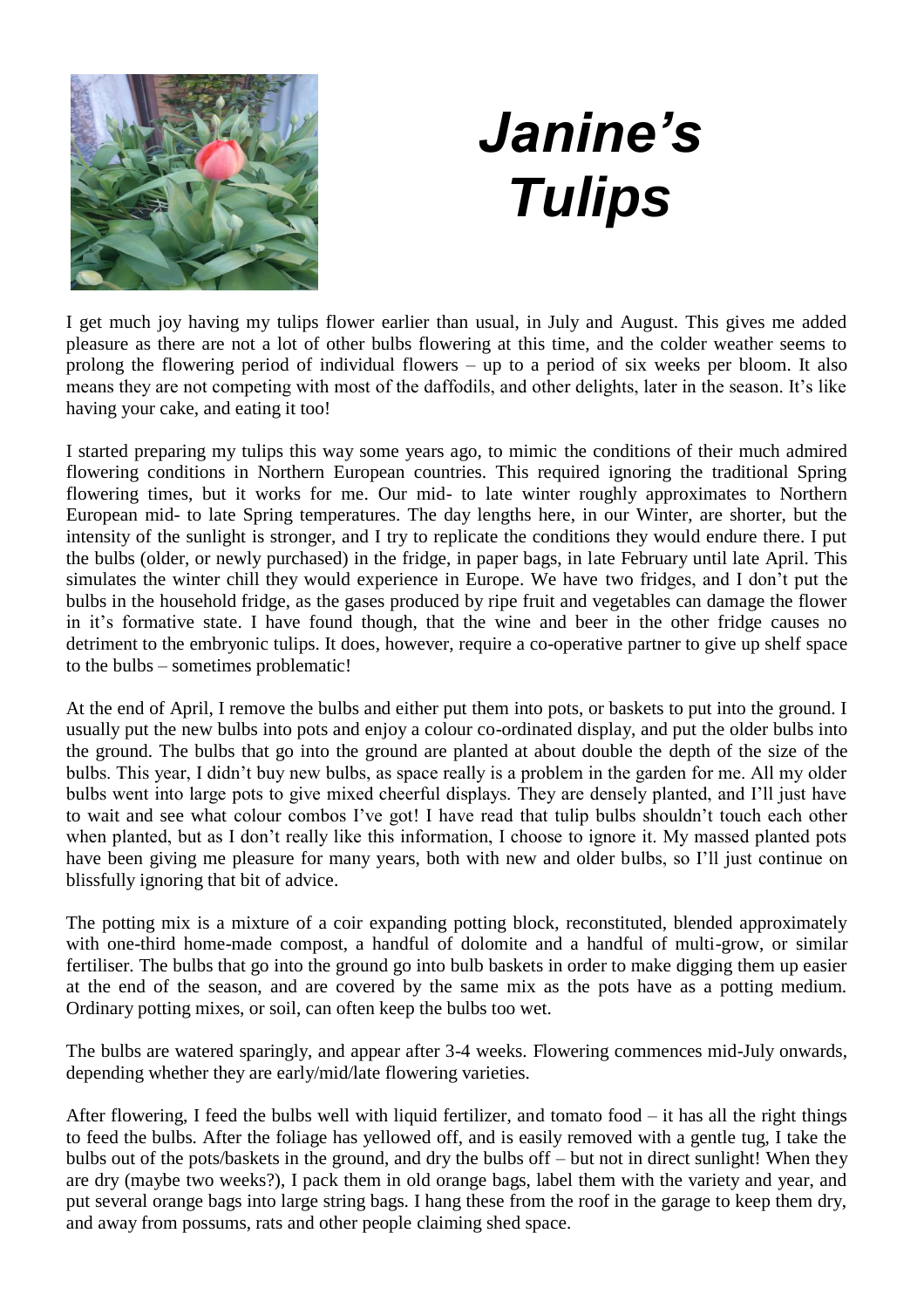Tulips that consistently perform well for me over a number of years are "World's Favourite" – yes, they really are(!) – and the "Bokassa" varieties. I usually get about 75% viability of previous year's bulbs this way, but a really wet summer will mean more will rot. I usually keep bulbs for about five years before deciding they are not worth this effort. Then I dig a nearly knee-deep hole (this is what they do in most of the grand English gardens) and bury them. They will either reappear in early July, and flower in October, or never be seen again. This deep planting is apparently to keep them cooler, and promote stronger stems. Like most things, when it works well, it's great, but expect much less than 100% success with this method.

#### *Janine Shoemark*



# August Gardening Tips

- $\triangleright$  Repot indoor plants and remove any brown or shrivelled fronds from ferns.
- $\triangleright$  Regularly water azaleas to extend blooms. Avoid wetting the flowers as this spreads petal blight.
- $\triangleright$  We have dry weather so be sure to check your garden and pot plants and water well.
- $\triangleright$  Prune camellias to shape if necessary after flowering. Whether you are growing camellias in sun or shade, make sure their root systems are covered with a generous layer of organic matter such as leaf mould, well-rotted cow manure or compost. Renew the mulch when it gets low. There is no need to dig it in as digging round camellias damages their shallow roots. Watch out for an insect called the "camellia tea mite". It has taken hold in some gardens perhaps during dry spells when the camellias are stressed by lack of water. This pest causes a dull band down the centre of affected leaves around the midrib. The mite is a tiny insect that feeds on the leaf. Remove badly affected leaves and put them in a bag and into the rubbish bin. Spray with PestOil or EcoOil. Water and fertilise camellias to encourage new growth. If the pest continues to be a problem, use a systemic insecticide.
- $\triangleright$  Prune roses. When pruning a standard rose, start in the middle, where the branches are growing into the centre. Take out the branches that are growing towards the middle. Prune the rest back by about one-third. Don't worry about which bud to cut to because they will flourish even if you don't cut to an outward or inward pointing bud. When pruning a large flowering bush rose, or a hybrid tea rose, be brutal! And that may mean using a saw, as they are quite tough. Open up the middle of the plant to stimulate masses of new shoots. Then cut all the new branches back by about one-third. If you see any dead-looking branches, cut them off. Miniature and ground-cover roses can be cut back hard and quite often the cuttings will strike. The rule for climbing roses is to cut out about one-third of the oldest branches every year so that every three years the entire climber is renewed. But don't cut back the long whippy branches because that's where all the roses appear. When you have finished, get rid of the debris because of disease. Once finished pruning fertilise well. You can use blood and bone with potash. Or buy a prepared rose fertiliser to help developing buds and new spring growth. Mulch with lucerne or sugar cane mulch.
- $\triangleright$  Keep watch for aphids on new growth and buds.
- $\triangleright$  Slugs and snails are around, especially in the vegetable patch, bulbs and flowering seedlings.
- $\triangleright$  Spray for bindii.
- $\triangleright$  Citrus need a lot of care now with regard to pests, fertilising and watering.

#### **Sources:**

http://flowerpower.com.au/information/garden-diary/august-gardening-diary/ http://www.birchesofleura.com/what-is-in-the-nursery.php http://www.abc.net.au/gardening/stories/s1397342.htm